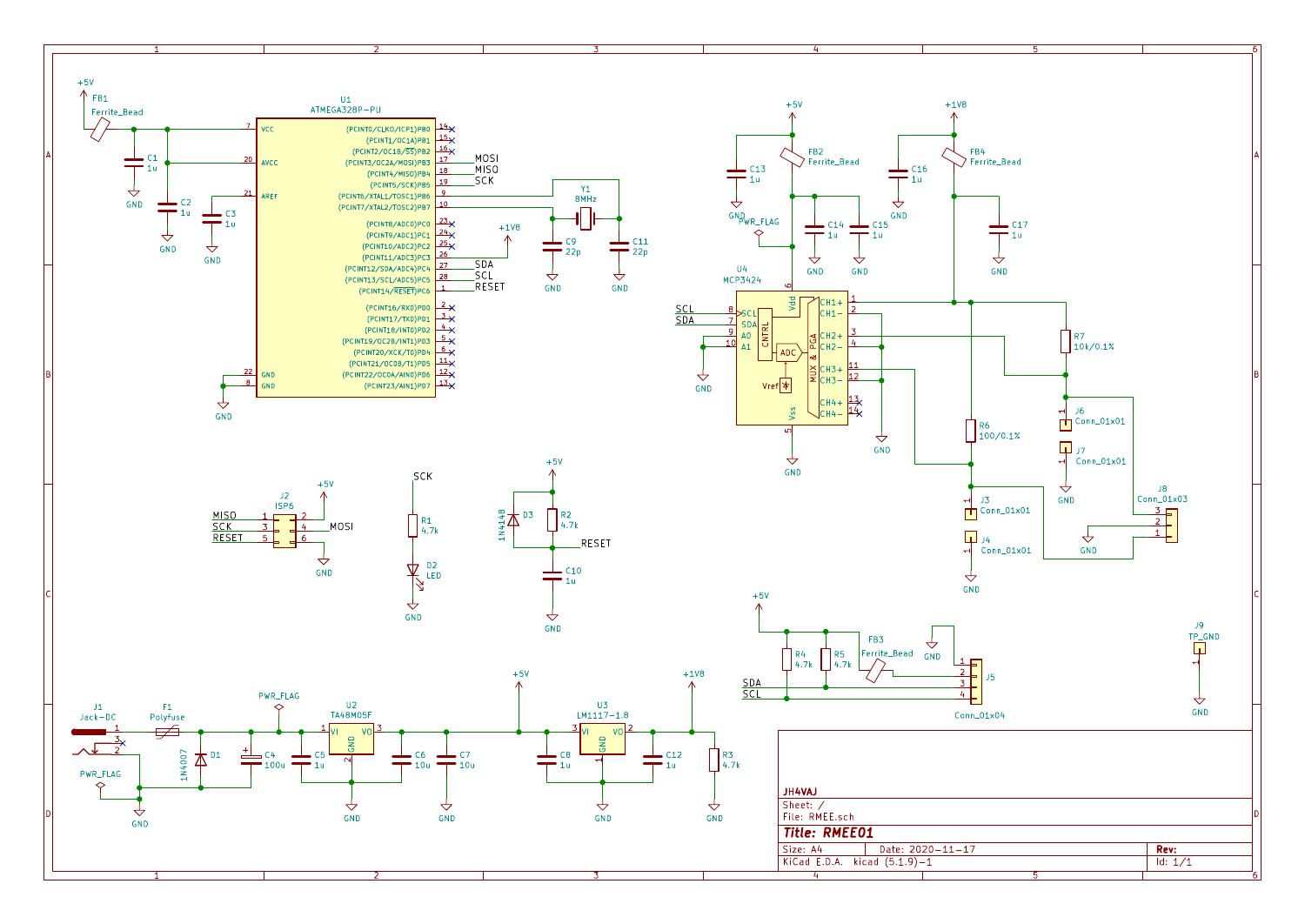| 部品番号                                                                     | 定格等                    | 数量             | チェック |
|--------------------------------------------------------------------------|------------------------|----------------|------|
| C <sub>4</sub>                                                           | 100u / 25V             | $\mathbf{1}$   |      |
| C6, C7                                                                   | 10u / チップ / 2012M      | $\overline{2}$ |      |
| C8, C12, C14, C13, C17, C16, C5, C10, C1, C2, C3, C15   1u / チップ / 2012M |                        | 12             |      |
| C11, C9 実装しない                                                            | 22p / チップ / 2012M      | 0              |      |
| D <sub>1</sub>                                                           | 1N4007                 | $\mathbf{1}$   |      |
| D <sub>2</sub>                                                           | LED                    | $\mathbf{1}$   |      |
| D <sub>3</sub>                                                           | 1N4148                 | $\mathbf{1}$   |      |
| F1                                                                       | 25V / 0.35A / チップ      | $\mathbf{1}$   |      |
| FB2, FB4, FB1, FB3                                                       | フェライトビーズ / チップ / 2012M | $\overline{4}$ |      |
| R2, R1, R3                                                               | 4.7k                   | 3              |      |
| R5, R4 実装しない                                                             | 4.7k                   | $\pmb{0}$      |      |
| R <sub>6</sub>                                                           | 100/0.1% / チップ / 3216M | $\mathbf{1}$   |      |
| R <sub>7</sub>                                                           | 10k/0.1% / チップ / 3216M | $\mathbf{1}$   |      |
| U1                                                                       | Atmega328P-PU          | $\mathbf{1}$   |      |
| ICソケット                                                                   | 28pin                  | $\mathbf{1}$   |      |
| U2                                                                       | TA48M05F               | $\mathbf{1}$   |      |
| U <sub>3</sub>                                                           | LM1117-1.8             | $\mathbf{1}$   |      |
| U4                                                                       | MCP3424                | $\mathbf{1}$   |      |
| Y1 実装しない                                                                 | 8MHz                   | $\mathbf{0}$   |      |
| J1                                                                       | DCジャック                 | 1              |      |
| J2 実装しない                                                                 | 2x3ピンヘッダ               | $\mathbf{0}$   |      |
| 13, 14, 16, 17                                                           | 基板上のパターン               | 0              |      |
| J <sub>5</sub>                                                           | XH 4pin                | $\mathbf{1}$   |      |
|                                                                          | XH 4pinケーブル            | 1              |      |
| J8                                                                       | XH 3pin                | 1              |      |
|                                                                          | XH 3pinケーブル            | 1              |      |
| J9 実装しない                                                                 |                        | $\overline{0}$ |      |
| バナナジャック                                                                  |                        | 3              |      |
| M2.5x8ビス                                                                 |                        | $\overline{4}$ |      |
| M2.5ナット                                                                  |                        | 4              |      |
| M3x6ビス (長い場合あリ)                                                          |                        | 12             |      |
| M3x8ビス (長い場合あリ)                                                          |                        | $\overline{4}$ |      |
| M3x12スタンドオフ (メスーメス)                                                      |                        | $\overline{4}$ |      |
| M3x18スタンドオフ (メス-メス)                                                      |                        | 4              |      |
| M3x2スペーサ                                                                 |                        | $\overline{4}$ |      |
| ゴム足                                                                      |                        | 4              |      |
| LCDモジュール                                                                 | 1602 I2C               | 1              |      |
| 基板                                                                       |                        | 一式             |      |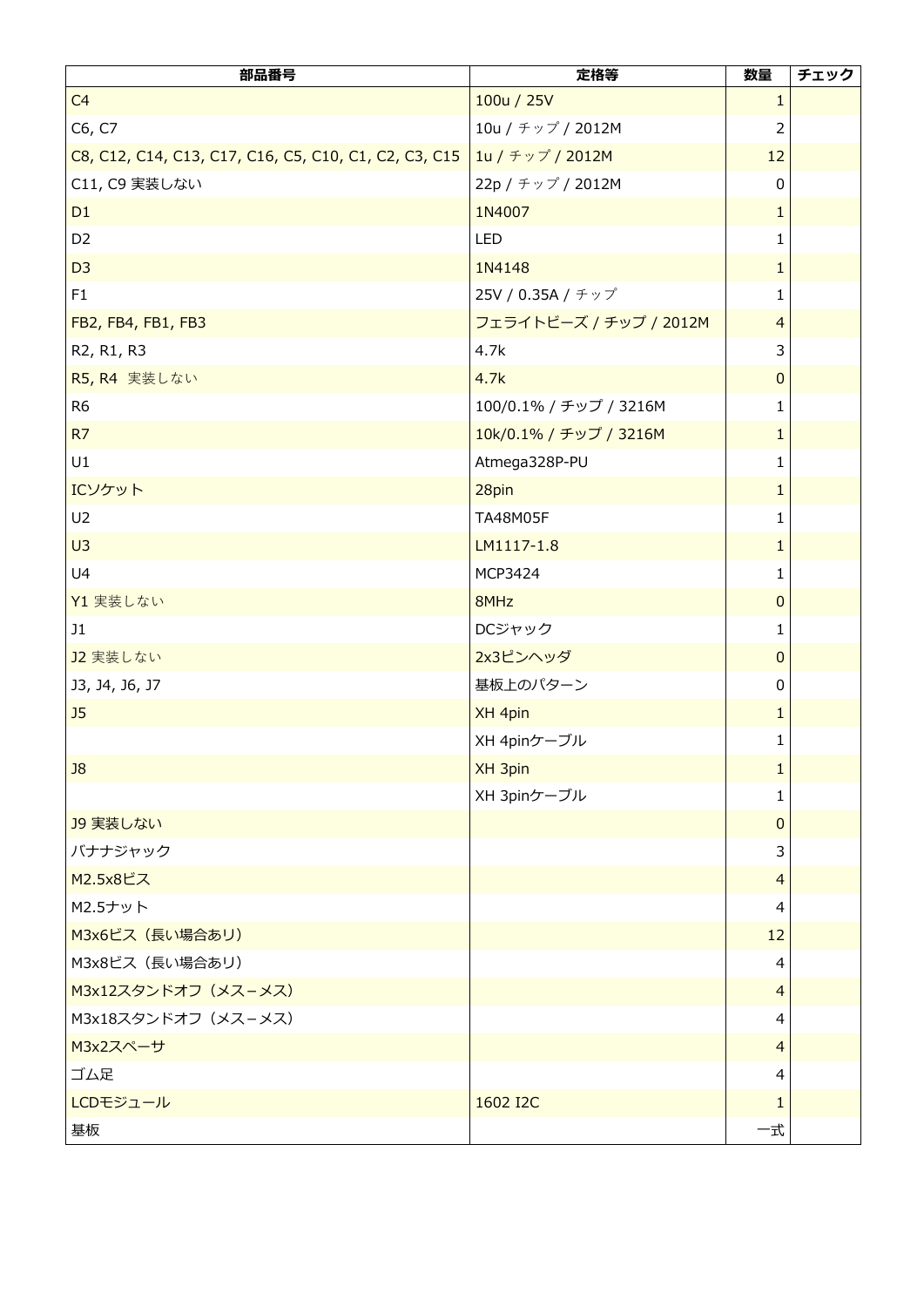